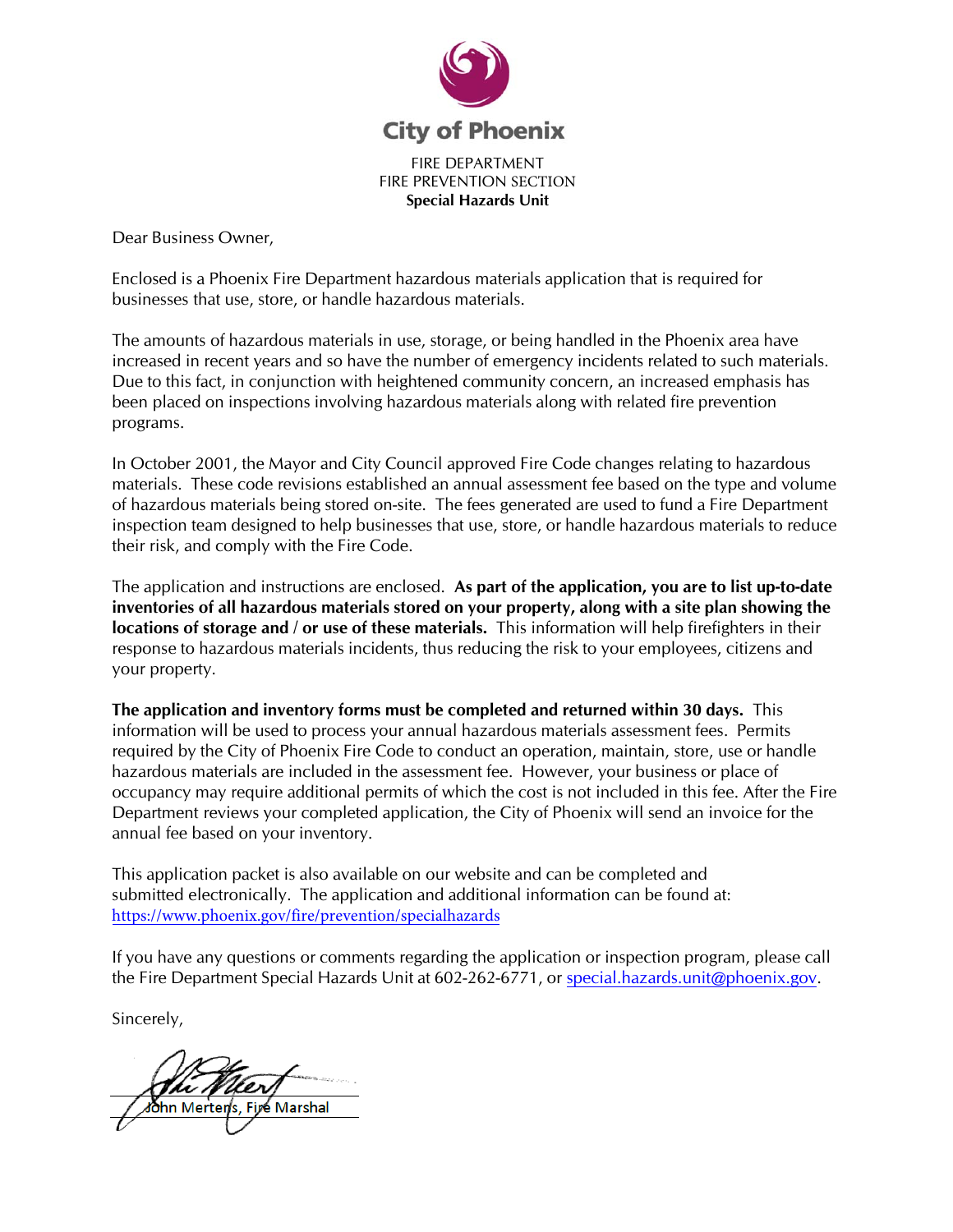The Hazardous Material Application consists of three parts. (**Part 1**) The Customer Information Page (**Part 2**) The Hazardous Material Inventory Statement (HMIS) (**Part 3**) The Site Plan. All three parts are required by the Phoenix Fire Department.

### **Sections 1 and 2 ‐ Business & Billing Information**

For business such as retailers with multiple stores in the city of Phoenix, please include the store number with the business name. If the building address is the same as the billing address please write **Same** under Billing Business Name. Please include the business owner's information in case contact from the Fire Department is necessary.

If invoices are submitted to a corporate office address that is different than the physical building address, please complete the billing information fields. The Phoenix Fire Department will submit invoices to the billing address.

### **Section 3 ‐Occupancy Information**

- Provide total square footage of property.
- Provide total square footage of building.
- Provide the total number of floors in facility.
- Does the facility have a basement, yes or no?
- List the number of persons on site both day and night.
- Does the facility have an automatic sprinkler system? If so, is the building alarm monitored? Please provide the alarm monitoring company's name and phone number.
- Does the facility have a Key Box, yes or no?
- Do you have a current copy of your Certificate of Occupancy (**C of O**) for this business address, yes or no?
- Return the application within 30 days even if you do not have a C of O. The C of O is required to complete the permitting process.

### **You can obtain a Certificate of Occupancy from Planning and Development, located at 200 W. Washington Street, 2 nd Floor, Phoenix, AZ 85003 (602‐262‐7800). [Web link](https://www.phoenix.gov/pdd/topics-a-to-z/certificate-of-occupancy)**

#### **Section 4 ‐ Emergency Contacts**

Provide a primary and secondary emergency contact name and 24‐hour phone number for each. This information is essential when the Phoenix Fire Department responds to your facility after hours and needs to make contact with the facility's responsible party.

#### **Section 5 ‐ Responsible Party**

In accordance with the Phoenix Fire Code, these persons shall aid the Fire Department in pre‐planning emergency responses, identifying the locations where hazardous materials are located, have access to Material Safety Data Sheets (MSDS) and be knowledgeable in the site's emergency response procedures. This person shall be located in the metropolitan Phoenix area, unless the facility is unattended. Provide a name, title, and contact number for this person.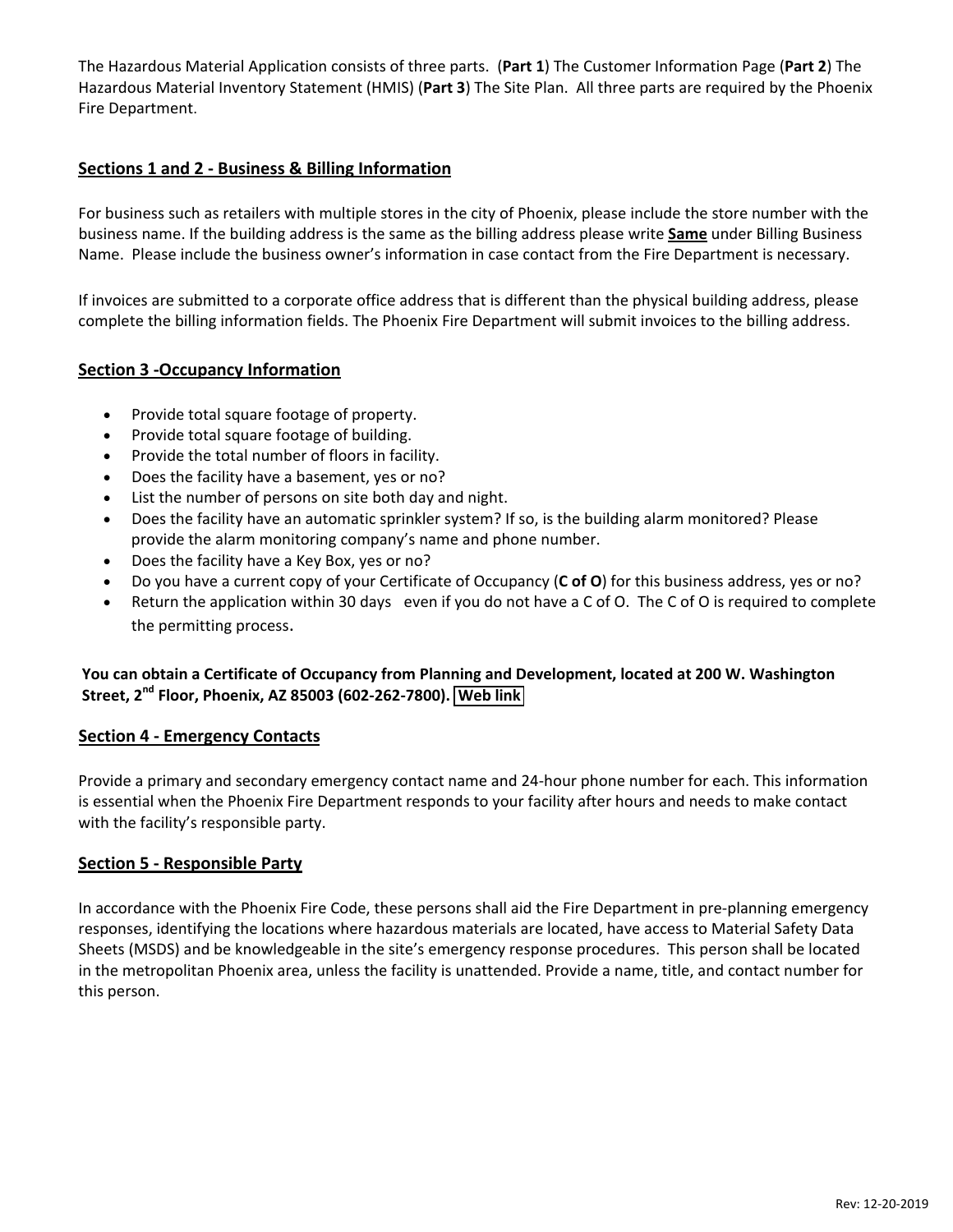

Hazardous Materials

Application



| <b>Customer Information (Part 1)</b>                                                                                                                                                                                                                                                    |                                                                                                                                                                                                                                                                                                                                                                                                                                                                                                                                                  |  |  |  |  |  |  |
|-----------------------------------------------------------------------------------------------------------------------------------------------------------------------------------------------------------------------------------------------------------------------------------------|--------------------------------------------------------------------------------------------------------------------------------------------------------------------------------------------------------------------------------------------------------------------------------------------------------------------------------------------------------------------------------------------------------------------------------------------------------------------------------------------------------------------------------------------------|--|--|--|--|--|--|
| <b>1. BUSINESS INFORMATION</b>                                                                                                                                                                                                                                                          | 2. BILLING INFORMATION (if same, write same)                                                                                                                                                                                                                                                                                                                                                                                                                                                                                                     |  |  |  |  |  |  |
| <b>Business Name:</b><br>Store #                                                                                                                                                                                                                                                        | <b>Billing Business Name:</b><br>Store #                                                                                                                                                                                                                                                                                                                                                                                                                                                                                                         |  |  |  |  |  |  |
| Physical Address:                                                                                                                                                                                                                                                                       | <b>Billing Address:</b>                                                                                                                                                                                                                                                                                                                                                                                                                                                                                                                          |  |  |  |  |  |  |
| <b>Building Number:</b><br>Suite:                                                                                                                                                                                                                                                       | <b>Building Number:</b><br>Suite:                                                                                                                                                                                                                                                                                                                                                                                                                                                                                                                |  |  |  |  |  |  |
| City:<br>State:<br>Zip:                                                                                                                                                                                                                                                                 | City:<br>State:<br>Zip:                                                                                                                                                                                                                                                                                                                                                                                                                                                                                                                          |  |  |  |  |  |  |
| <b>Business Telephone:</b><br>Business Fax #:                                                                                                                                                                                                                                           | <b>Billing Telephone:</b><br>Billing Fax #:                                                                                                                                                                                                                                                                                                                                                                                                                                                                                                      |  |  |  |  |  |  |
| <b>Business Owner Name:</b>                                                                                                                                                                                                                                                             | <b>Billing Contact Name:</b>                                                                                                                                                                                                                                                                                                                                                                                                                                                                                                                     |  |  |  |  |  |  |
| <b>Owner Contact Number:</b>                                                                                                                                                                                                                                                            | <b>Billing Contact Number:</b>                                                                                                                                                                                                                                                                                                                                                                                                                                                                                                                   |  |  |  |  |  |  |
| Owner Email:                                                                                                                                                                                                                                                                            | <b>Billing Email:</b>                                                                                                                                                                                                                                                                                                                                                                                                                                                                                                                            |  |  |  |  |  |  |
|                                                                                                                                                                                                                                                                                         | <b>3. OCCUPANCY INFORMATION</b>                                                                                                                                                                                                                                                                                                                                                                                                                                                                                                                  |  |  |  |  |  |  |
| SQ. Ft. Of Property:                                                                                                                                                                                                                                                                    | Full<br>Auto Sprinkler System:<br>Part  <br>None                                                                                                                                                                                                                                                                                                                                                                                                                                                                                                 |  |  |  |  |  |  |
| SQ. Ft. Of Building:                                                                                                                                                                                                                                                                    | Monitored: Yes<br><b>No</b>                                                                                                                                                                                                                                                                                                                                                                                                                                                                                                                      |  |  |  |  |  |  |
| Number of Floors:<br>Basement: Yes<br>No                                                                                                                                                                                                                                                | <b>Monitoring Company Name:</b>                                                                                                                                                                                                                                                                                                                                                                                                                                                                                                                  |  |  |  |  |  |  |
| Persons on Site:<br>Night<br>Day                                                                                                                                                                                                                                                        | <b>Monitoring Company Phone:</b>                                                                                                                                                                                                                                                                                                                                                                                                                                                                                                                 |  |  |  |  |  |  |
| Copy of C of O<br>Yes<br>No                                                                                                                                                                                                                                                             | FD Key Box: Yes<br>No                                                                                                                                                                                                                                                                                                                                                                                                                                                                                                                            |  |  |  |  |  |  |
|                                                                                                                                                                                                                                                                                         | <b>4. EMERGENCY CONTACTS</b>                                                                                                                                                                                                                                                                                                                                                                                                                                                                                                                     |  |  |  |  |  |  |
| Primary Name:                                                                                                                                                                                                                                                                           | 24 Hr. Contact No.:                                                                                                                                                                                                                                                                                                                                                                                                                                                                                                                              |  |  |  |  |  |  |
| Secondary Name:                                                                                                                                                                                                                                                                         | 24 Hr. Contact No.:                                                                                                                                                                                                                                                                                                                                                                                                                                                                                                                              |  |  |  |  |  |  |
| emergency and located in the Phoenix metropolitan area.                                                                                                                                                                                                                                 | <b>5. RESPONSIBLE PARTY</b><br>In accordance with Phoenix Fire Code Section 5003.9.1, Responsible party shall be designated and trained to be liaison person-<br>nel to the fire department. These persons shall aid the fire department in preplanning emergency responses and identifying the<br>locations where hazardous materials are located, and shall have access to Material Safety Data Sheets and be<br>knowledgeable in the site's emergency response procedures. A responsible party shall be available 24 hours per day in case of |  |  |  |  |  |  |
| Name & Signature:                                                                                                                                                                                                                                                                       | Title:<br>Date:                                                                                                                                                                                                                                                                                                                                                                                                                                                                                                                                  |  |  |  |  |  |  |
|                                                                                                                                                                                                                                                                                         | PFD USE ONLY                                                                                                                                                                                                                                                                                                                                                                                                                                                                                                                                     |  |  |  |  |  |  |
| Change of Ownership<br>Customer No.:<br>New Customer  <br>Existing<br><b>Assessment Group:</b><br>$\mathbf{1}$<br>Total Number of Aboveground Tanks: (<br>$\mathbf 0$<br>2<br>4<br>5<br>3<br>Is the facility registered with the Annual Facility Permit (AFP) Program: Yes $\Box$<br>No |                                                                                                                                                                                                                                                                                                                                                                                                                                                                                                                                                  |  |  |  |  |  |  |
| Application Reviewed By:                                                                                                                                                                                                                                                                | Date:                                                                                                                                                                                                                                                                                                                                                                                                                                                                                                                                            |  |  |  |  |  |  |
|                                                                                                                                                                                                                                                                                         | Return the application, Hazardous Material Inventory Statement(s) & Site Plan To:                                                                                                                                                                                                                                                                                                                                                                                                                                                                |  |  |  |  |  |  |
|                                                                                                                                                                                                                                                                                         | Phoenix Fire Department - Fire Prevention Division<br>Attn: Special Hazards Unit<br>150 S. 12 <sup>th</sup> Street, Phoenix, AZ 85034<br>Fax: 602-271-9243 E-mail: special.hazards.unit@phoenix.gov                                                                                                                                                                                                                                                                                                                                              |  |  |  |  |  |  |
|                                                                                                                                                                                                                                                                                         | https://www.phoenix.gov/fire/prevention/specialhazards                                                                                                                                                                                                                                                                                                                                                                                                                                                                                           |  |  |  |  |  |  |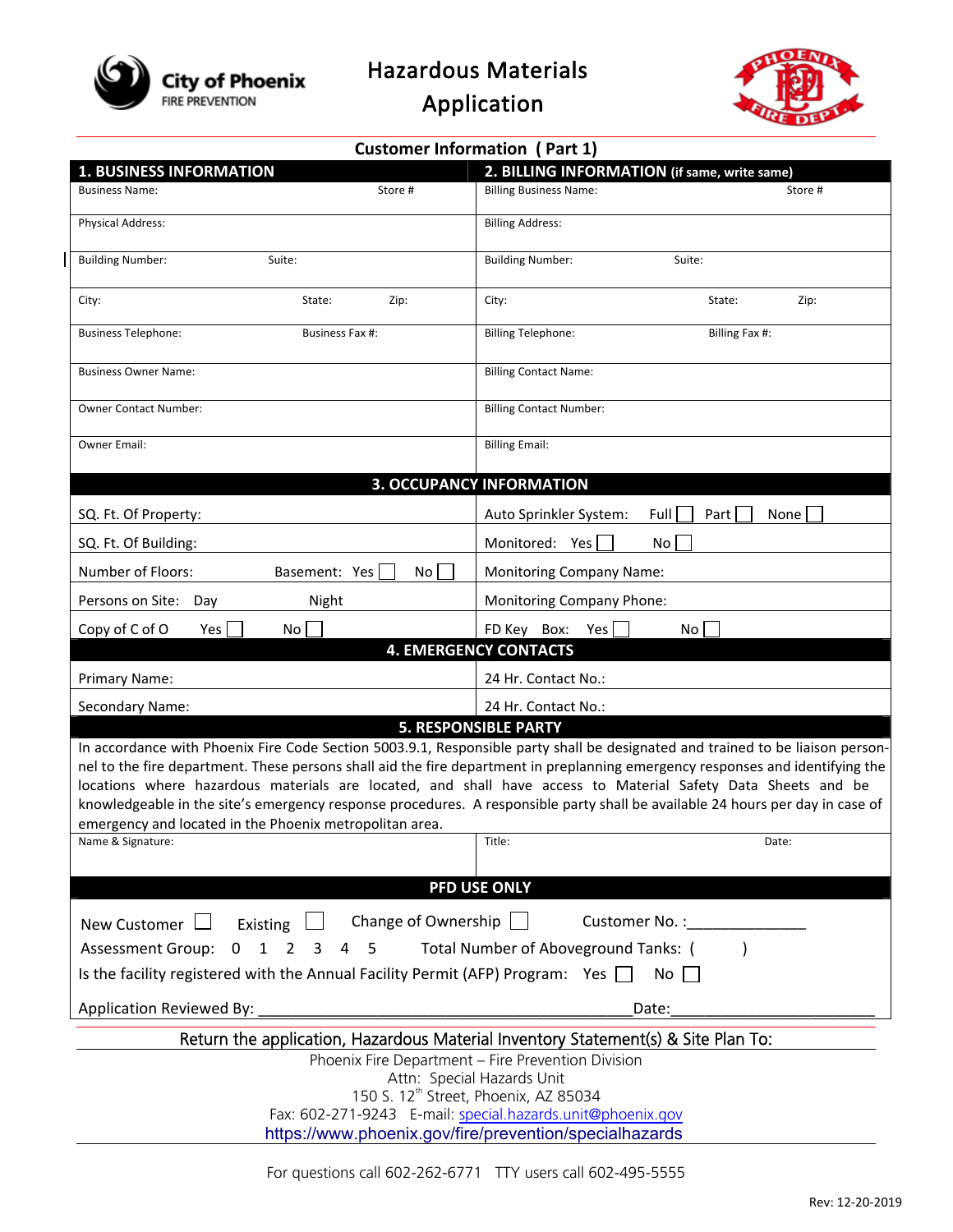## **Introduction to the Hazardous Material Inventory Statement (HMIS)**

The Hazardous Material Inventory Statement (**HMIS**) documents the information required by the Phoenix Fire Department (PFD) for determining the applicable Phoenix Fire Code requirements. The classification system used by the PFD is found in the Appendix E of the Phoenix Fire Code. The information is used to establish tactical priorities for specific hazardous businesses. This information alerts fire companies to the hazardous materials at a given location.

When completing this Section (**Part‐2**) helpful reference information may be found by using tools such as the Material Safety Data Sheets (**MSDS**), product manufacturer information, and the Phoenix Fire Code located at: https://www.phoenix.gov/fire/prevention/fire-code (PHOENIX FIRE CODE Chapter 50 through 67).

### **What Products Should Be Reported on The HMIS?**

- Include containers that are marked with US Department of Transportation (**DOT**) hazard labels, such as "Flammable Liquid," "Corrosive," "Explosive," and "Organic Peroxide".
- Include all compressed gas cylinders marked with a DOT Hazard Label.
- Include products with the US Environmental Protection Agency warning label of "Danger" or "Warning"
- Include the quantity and type of fuel used in Generators and Fire pumps.
- Include all products that have a NFPA 704 hazard rating of a "**4**", "**3**", or "**2**" in any one of the rating boxes or have a special hazard rating, i.e. Water Reactive (**W**), Corrosive (**COR**) or Oxidizer (**OXY**).

#### **What can be excluded from the HMIS?**

- The storage and use of less than 500 pounds aggregate of aerosols.
- Office supplies like copier toner or correction fluid.
- Cleaning products intended for consumer use.
- Solder and solder flux.
- Automotive batteries and general use batteries.

#### **Completing (Part 2) of the Hazardous Material Inventory Statement (HMIS)**

**Note:** The HMIS portion of this application may be submitted to the Fire Department as an Excel spreadsheet, or a facility's inventory document may be used as long as the required information is included as listed on the provided HMIS form. If you require more space to list chemicals please make additional blank copies of the HMIS as needed, or use the electronic supplemental HMIS document.

Please Include the Business name, store #, address, and date. Provide a printed name and contact number of the party completing this portion of the HMIS. If your facility uses a generator and /or fire pump, please check mark the "yes" box, include the quantity of fuel storage and the type of fuel used.

- 1. Check mark the appropriate box to indicate if the chemical is stored as **Indoor Storage** or **Outdoor Storage**. (If stored indoors and outdoors, please use a second column, and specify the total amount stored in each location).
- 2. List the **Chemical or trade name** of the product.
- 3. Write the **Concentration (%).** If a product is in a pure state, it should be indicated as "**100%**." If it is a weaker solution, write the concentration as indicated on the MSDS. If the product is a mixture of several chemicals, write "**MIX.**"
- 4. Include the **CAS Number** (Chemical Abstract Service number). Every chemical made has an associated CAS number. This can be found in the MSDS. If the product is a mixture, list the two or three primary chemicals found in the product and their associate concentration under the column listed as **Conc. %.**
- 5. Write in the **Phoenix Fire Code Hazard Classification** for each chemical (ex. oxidizer, corrosive, flammable liquid, etc.). To determine the hazard classification, refer to the product MSDS. You may also need to refer to the Phoenix Fire Code to accurately make this determination. For more information, go to: https://www.phoenix.gov/fire/prevention/fire-code (Phoenix Fire Code Chapters 50 through 67).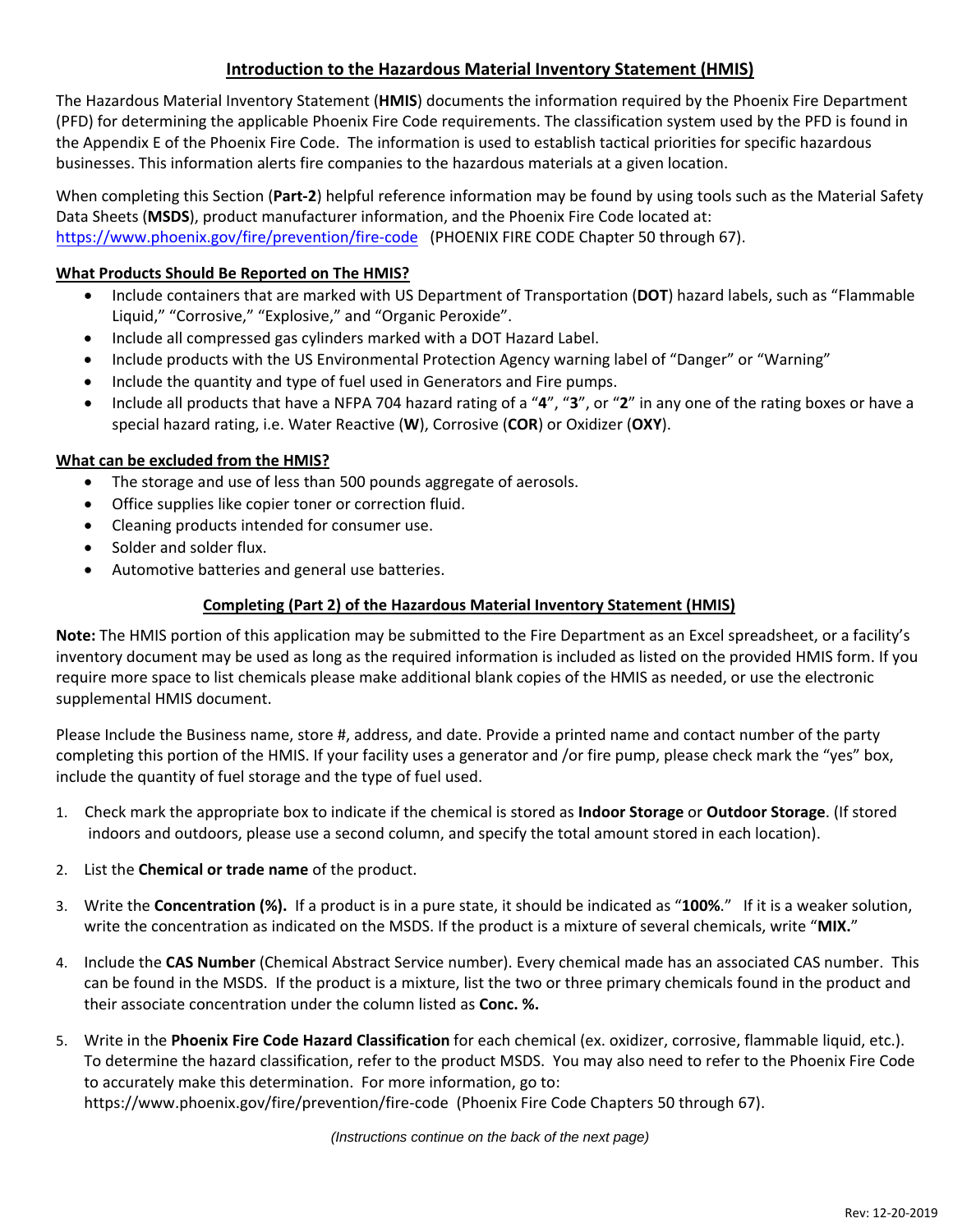- 6. Determine the **Physical State** of a product. Most chemicals will be listed as a solid, liquid or gas. There are a few exceptions:
	- Aerosol products should be listed as "**aerosol**."
	- Propane, ammonia and chlorine should be listed as "**liquefied gas**."
	- Cryogenic fluids should be listed as "**cryogen**".
	- Compressed gases should be listed as "**compressed gas**".
- 7. Write the total amount of this chemical on site under **Total Amt on Property**. Solids and aerosols should be listed in pounds (**lbs**.), liquids and liquid gases should be listed in gallons (**gal**.), and gases should be listed in cubic feet (**cu. ft**.).
- 8. Under **NFPA 704 RATING**, list the hazard number found on the MSDS. This is a 0 4 rating that indicates the relative risk of a chemical, where "H" stands for **health** hazard, "F" stands for **flammability** hazard, and "R" stands for **reactivity** hazard.
- 9. **"Tanks" (Above Ground Only).** Indicate the number of tanks storing chemicals above‐ground. Above ground Tanks are defined by the Phoenix Fire Code as products in storage vessels containing **60 gallons** or more**.**

| <b>Classifications of Commonly Stored and Used Hazardous Materials</b> |                |               |                                                             |                          |                |                |                |  |  |
|------------------------------------------------------------------------|----------------|---------------|-------------------------------------------------------------|--------------------------|----------------|----------------|----------------|--|--|
| Chemical                                                               | Conc. %        | CAS No.       | <b>Phoenix Fire Code Classification</b>                     | Physical<br><b>State</b> | 704<br>н       | 704<br>F.      | 704 R          |  |  |
| Calcium Hypochlorite                                                   | 100            | 7778-54-3     | Class 3 Oxidizer, Class 2 Unstable (Reactive);<br>Corrosive | Solid                    | $\overline{3}$ | $\Omega$       | $\mathbf{1}$   |  |  |
| Trichloroisocyanuric Acid                                              | 100            | 87-90-1       | Class 1 Oxidizer, Class 1 Unstable (Reactive);<br>Toxic     | Solid                    | 4              | $\Omega$       | $\mathbf{1}$   |  |  |
| Sodium Dichloroisocyanurate,<br>dihydrate                              | 100            | 51580-86-0    | Class 1 Oxidizer, Class 1 Unstable (Reactive)               | Solid                    | $\overline{2}$ | 0              | $\mathbf{1}$   |  |  |
| Sodium Hydroxide pellets                                               | 100            | 1310-73-2     | Corrosive                                                   | Solid                    | 3              | $\Omega$       | $\Omega$       |  |  |
| Potassium Hydroxide pellets                                            | 100            | 1310-58-3     | Corrosive, Toxic                                            | Solid                    | 3              | 0              | $\mathbf 0$    |  |  |
| Chromium Trioxide                                                      | 100            | 1332-82-0     | Class 2 Oxidizer, Corrosive, Toxic                          | Solid                    | $\overline{3}$ | $\Omega$       | $\Omega$       |  |  |
| Gasoline                                                               | 100            | 8006-61-9     | Flammable Liquid I-B, Irritant                              | Liquid                   | $\overline{2}$ | $\overline{3}$ | $\mathbf 0$    |  |  |
| Diesel Fuel                                                            | 100            | Mixture       | Combustible Liquid II                                       | Liquid                   | $\overline{2}$ | $\overline{2}$ | $\Omega$       |  |  |
| Motor Oil                                                              | 100            | Mixture       | Combustible Liquid IIIB                                     | Liquid                   | $\overline{2}$ | $\mathbf{1}$   | $\mathbf 0$    |  |  |
| Isopropyl Alcohol                                                      | 100            | $67 - 63 - 0$ | Flammable Liquid I-B                                        | Liquid                   | $\overline{2}$ | 3              | $\Omega$       |  |  |
| Hexane                                                                 | 100            | 110-54-3      | Flammable Liquid I-B                                        | Liquid                   | $\overline{2}$ | 3              | $\mathbf 0$    |  |  |
| Methyl Ethyl Ketone                                                    | 100            | 78-93-3       | Flammable Liquid I-B                                        | Liquid                   | $\overline{2}$ | 3              | $\Omega$       |  |  |
| Styrene Monomer                                                        | 100            | 100-42-5      | Flammable Liquid I-C, Class 2 Unstable<br>(Reactive)        | Liquid                   | $\overline{2}$ | 3              | $\overline{2}$ |  |  |
| Hydrochloric Acid                                                      | 15-37          | 7647-01-0     | Corrosive                                                   | Liquid                   | $\overline{3}$ | $\Omega$       | $\Omega$       |  |  |
| Sulfuric Acid                                                          | 98             | 7664-93-9     | Corrosive, Class 2 Water Reactive, Toxic                    | Liquid                   | 3              | 0              | $\mathbf 0$    |  |  |
| Sulfuric Acid                                                          | $12.7 -$<br>50 | 7664-93-9     | Corrosive, Class 1 Water Reactive, Toxic                    | Liquid                   | $\overline{3}$ | $\Omega$       | $\Omega$       |  |  |
| Sodium Hydroxide, aqueous                                              | $2 - 50$       | 1310-73-2     | Corrosive                                                   | Liquid                   | 3              | $\Omega$       | $\Omega$       |  |  |
| Propane                                                                | 100            | 74-98-6       | Flammable Liq. Gas                                          | Lig. Gas                 | $\mathbf 0$    | $\overline{4}$ | $\mathbf 0$    |  |  |
| Acetylene                                                              | 100            | 74-86-2       | Flammable Com. Gas                                          | Com. Gas                 | $\Omega$       | $\overline{4}$ | $\overline{2}$ |  |  |
| Oxygen, Compressed                                                     | 100            | 7782-44-7     | Oxidizer Com. Gas                                           | Com Gas                  | $\mathbf 0$    | $\Omega$       | $\Omega$       |  |  |
| Oxygen, Liquefied                                                      | 100            | 7782-44-7     | Oxidizer Cryo. Fluid                                        | Cryogen                  | 3              | 0              | $\mathbf 0$    |  |  |
| Nitrogen, Liquefied                                                    | 100            | 7727-37-9     | Inert Cryo. Fluid                                           | Cryogen                  | 3              | 0              | 0              |  |  |

# **Example**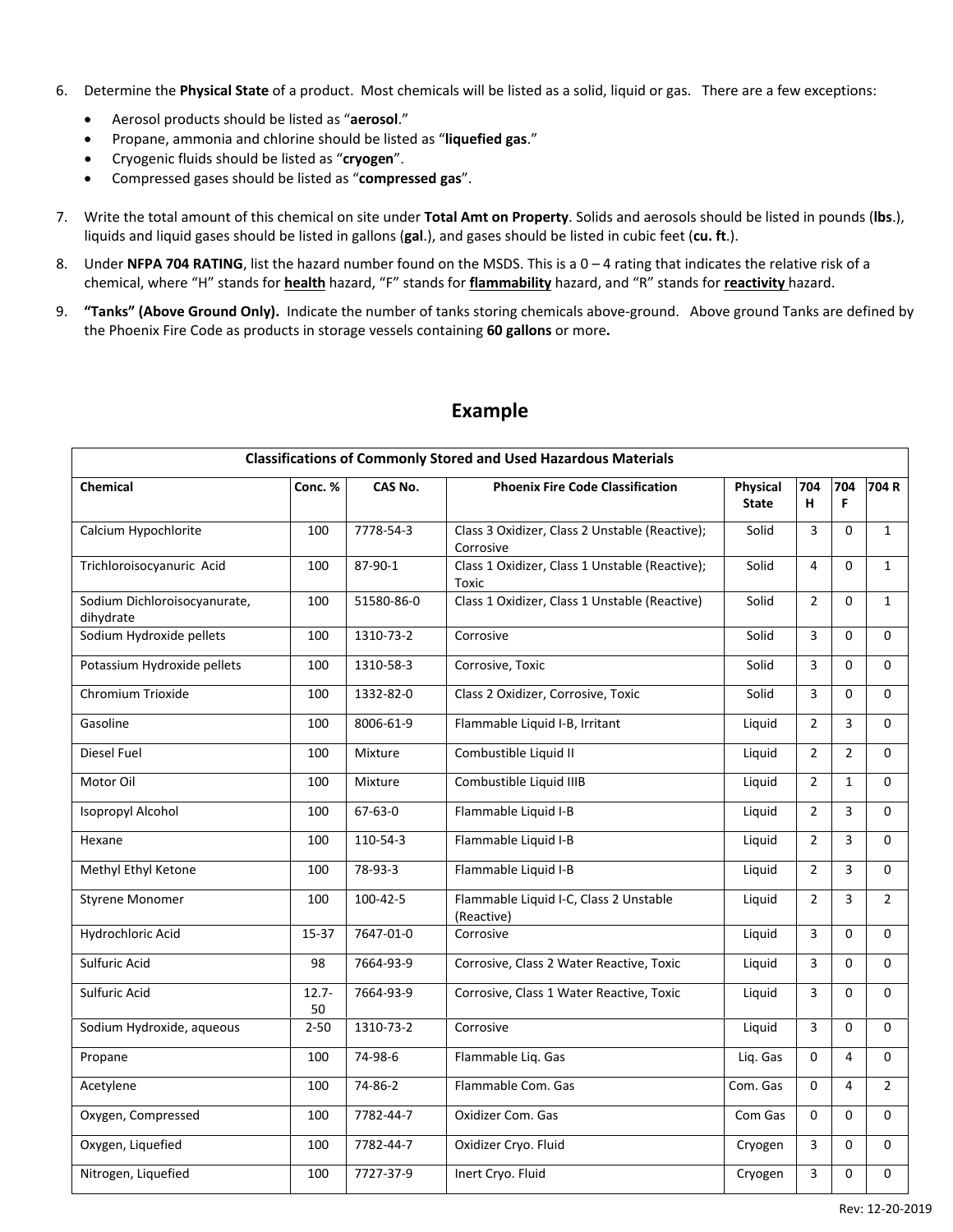

# **HMIS- Hazardous Material Inventory Statement (Part-2) And the statement of the statement of the statement of the statement of the statement of the statement of the statement of the statement of the statement of the statem**

|                              |                    | Business Name: 1988 Manual Manual Manual Manual Manual Manual Manual Manual Manual Manual Manual Manual Manual |           |              |                                                                                                                                                          |  |                                                    |  |  |                                                                | Date:______________ |
|------------------------------|--------------------|----------------------------------------------------------------------------------------------------------------|-----------|--------------|----------------------------------------------------------------------------------------------------------------------------------------------------------|--|----------------------------------------------------|--|--|----------------------------------------------------------------|---------------------|
|                              |                    |                                                                                                                |           |              |                                                                                                                                                          |  |                                                    |  |  |                                                                |                     |
|                              |                    | On-Site Generator - Yes Fuel Qty ______________ Fuel Type _______________                                      |           |              |                                                                                                                                                          |  |                                                    |  |  |                                                                |                     |
| $①$ Indoor<br><b>Storage</b> | Outdoor<br>Storage | $^{\circledR}$<br><b>Chemical or Trade Name</b>                                                                | 3 Conc. % | 4 CAS Number | $\circledR$ Physical State $\circledR$ Total Amt<br>5 PFC Hazard<br>List: (Solid, Liquid or Gas) on Property<br>Classification<br>List: (Pounds, Gallons |  | <b>8</b> NFPA 704<br><b>RATING</b><br>н<br>R<br>F. |  |  | <b>9</b> Tank(s)<br>(Above Ground Only)<br><b>Enter Number</b> |                     |
|                              |                    |                                                                                                                |           |              |                                                                                                                                                          |  | or Cubic ft).                                      |  |  |                                                                |                     |
|                              |                    |                                                                                                                |           |              |                                                                                                                                                          |  |                                                    |  |  |                                                                |                     |
|                              |                    |                                                                                                                |           |              |                                                                                                                                                          |  |                                                    |  |  |                                                                |                     |
|                              |                    |                                                                                                                |           |              |                                                                                                                                                          |  |                                                    |  |  |                                                                |                     |
|                              |                    |                                                                                                                |           |              |                                                                                                                                                          |  |                                                    |  |  |                                                                |                     |
|                              |                    |                                                                                                                |           |              |                                                                                                                                                          |  |                                                    |  |  |                                                                |                     |
|                              |                    |                                                                                                                |           |              |                                                                                                                                                          |  |                                                    |  |  |                                                                |                     |
|                              |                    |                                                                                                                |           |              |                                                                                                                                                          |  |                                                    |  |  |                                                                |                     |
|                              |                    |                                                                                                                |           |              |                                                                                                                                                          |  |                                                    |  |  |                                                                |                     |
|                              |                    |                                                                                                                |           |              |                                                                                                                                                          |  |                                                    |  |  |                                                                |                     |
|                              |                    |                                                                                                                |           |              |                                                                                                                                                          |  |                                                    |  |  |                                                                |                     |
|                              |                    |                                                                                                                |           |              |                                                                                                                                                          |  |                                                    |  |  |                                                                |                     |
|                              |                    |                                                                                                                |           |              |                                                                                                                                                          |  |                                                    |  |  |                                                                |                     |
|                              |                    |                                                                                                                |           |              |                                                                                                                                                          |  |                                                    |  |  |                                                                |                     |
|                              |                    |                                                                                                                |           |              |                                                                                                                                                          |  |                                                    |  |  |                                                                |                     |
|                              |                    |                                                                                                                |           |              |                                                                                                                                                          |  |                                                    |  |  |                                                                |                     |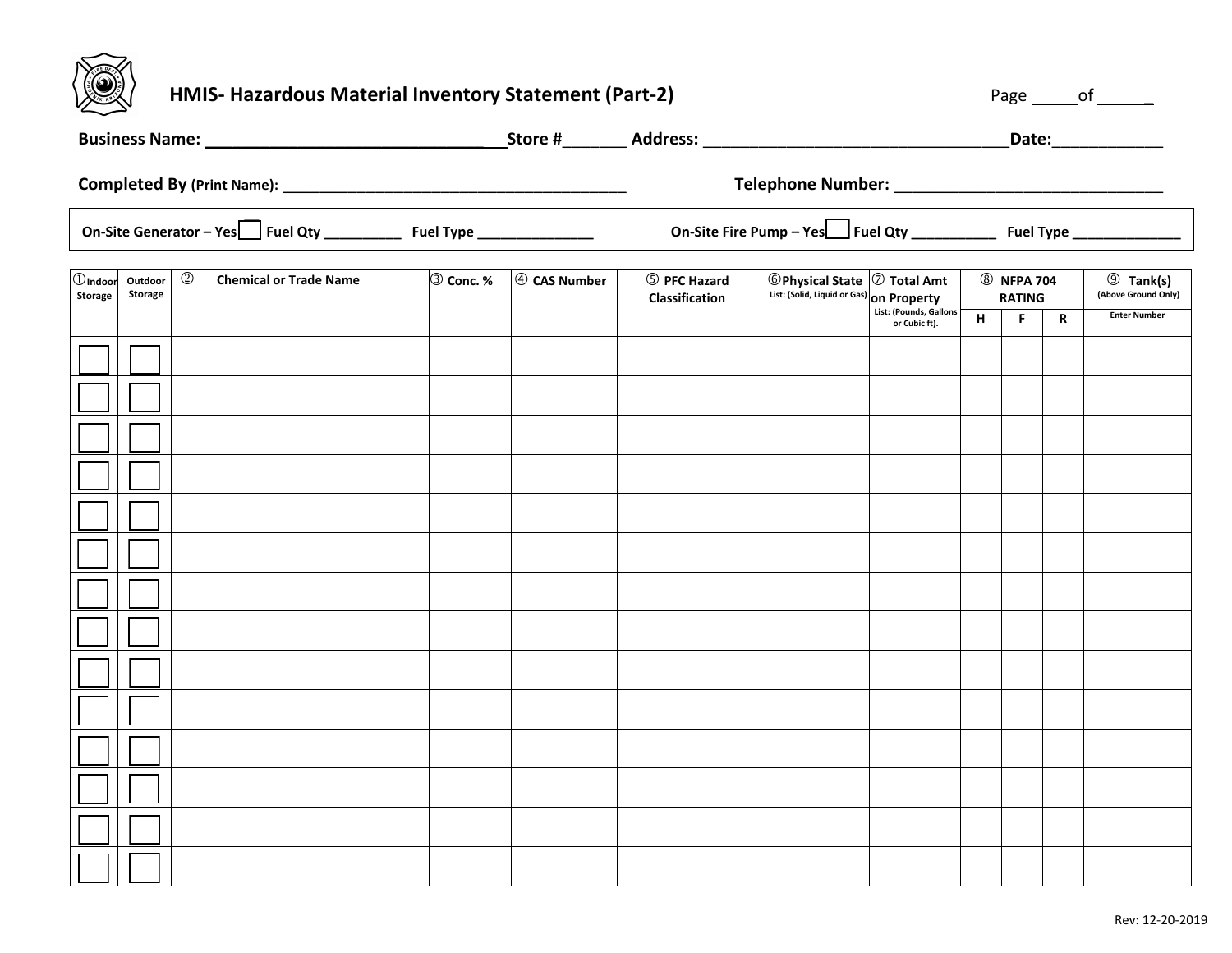# **Site Plan Worksheet (Part 3) Instructions**

The purpose of the site plan worksheet is to provide an overview of your facility for the fire department companies. When completed, this information will be available to the responding fire department apparatus in case of an emergency response to your facility.

Please complete the drawing using the following directions. Remember the clearer the drawing the more useful the information.

- Include all exterior and any SIGNIFICANT interior walls (i.e. firewalls, separations between office space and warehouse).
- Utilizing the symbols location on the bottom of the form include all pertinent information
- When drawing elevators and stairwells, please include what floors are serviced (B-2 = basement to  $2^{nd}$  floor); or  $1-R = 1^{st}$  floor to roof).
- In the upper right corner of the grid include appropriate fire diamond.
- Identify all significant hazardous material locations.
- Complete the section below with responsible party contact information.

# **Responsible Party Contact Information**

Address:

| Primary      | Secondary    |  |
|--------------|--------------|--|
| Responsible  | Responsible  |  |
| Party:       | Party:       |  |
|              |              |  |
| 24-hour      | 24-hour      |  |
| Phone:       | Phone:       |  |
| Mobile       | Mobile       |  |
| Phone:       | Phone:       |  |
|              |              |  |
| Pager/Other: | Pager/Other: |  |
|              |              |  |